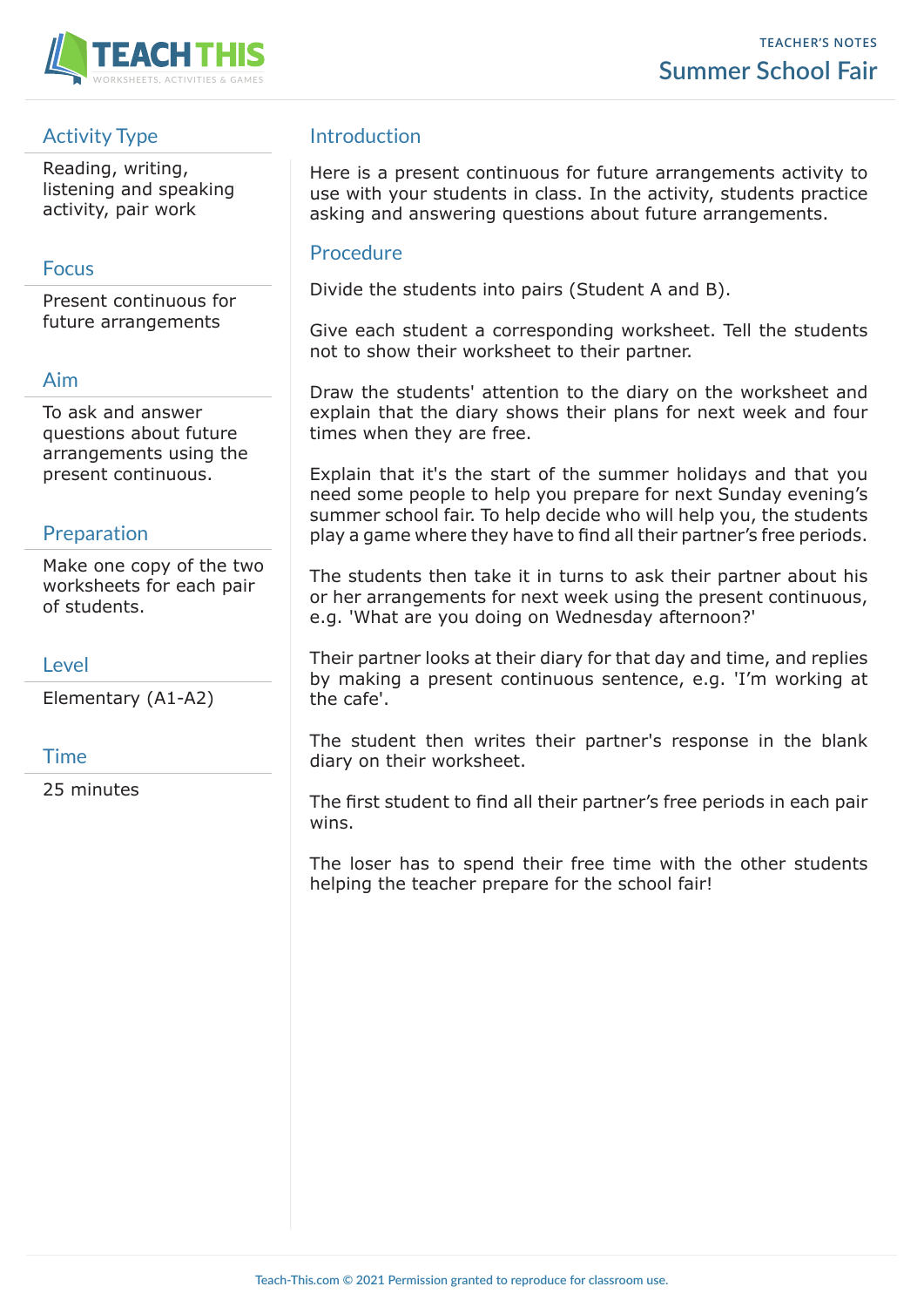

#### **Student A**

You and Student B are classmates. It's the start of the summer holidays. However, your teacher wants some students to help prepare for next Sunday evening's summer school fair. One of you has to go and help, so who's it going to be?



You and your partner both have four free periods next week. To help decide, you're going to play a game where you must find your partner's free periods. You must find all four free periods to win.

Take it in turns to ask your partner about their arrangements for next week, e.g. 'What are you doing on Wednesday afternoon?' Reply to your partner's questions using the present continuous for future arrangements, e.g. 'I'm working at the cafe'.

The first person to find all their partner's free periods can enjoy their free time next week. The loser has to spend their free time helping the teacher prepare for the school fair!

Below is a copy of your diary for next week. Do not show it to Student B!

|                  | Mon                         | <b>Tues</b>                 | <b>Wed</b>             | <b>Thurs</b>          | <b>Fri</b>              | <b>Sat</b>       | <b>Sun</b>                  |
|------------------|-----------------------------|-----------------------------|------------------------|-----------------------|-------------------------|------------------|-----------------------------|
| <b>Morning</b>   | meet<br>James<br>for coffee | do<br>school<br>project     | free<br>time           | go to<br>the<br>beach | do the<br>gardening     | free<br>time     | play<br>tennis              |
| <b>Afternoon</b> | go<br>shopping              | go to the<br>Z <sub>0</sub> | work<br>at the<br>cafe |                       | free<br>time            | study<br>English | do judo                     |
| <b>Evening</b>   | free<br>time                | watch<br>football           | go to the<br>gym       | travel<br>home        | go to<br>Tom's<br>party | visit Sam        | go to the<br>school<br>fair |

Write Student B's answers in the diary below.

|                  | Mon | <b>Tues</b> | <b>Wed</b> | <b>Thurs</b> | Fri | Sat | <b>Sun</b> |
|------------------|-----|-------------|------------|--------------|-----|-----|------------|
| <b>Morning</b>   |     |             |            |              |     |     |            |
| <b>Afternoon</b> |     |             |            |              |     |     |            |
| <b>Evening</b>   |     |             |            |              |     |     |            |